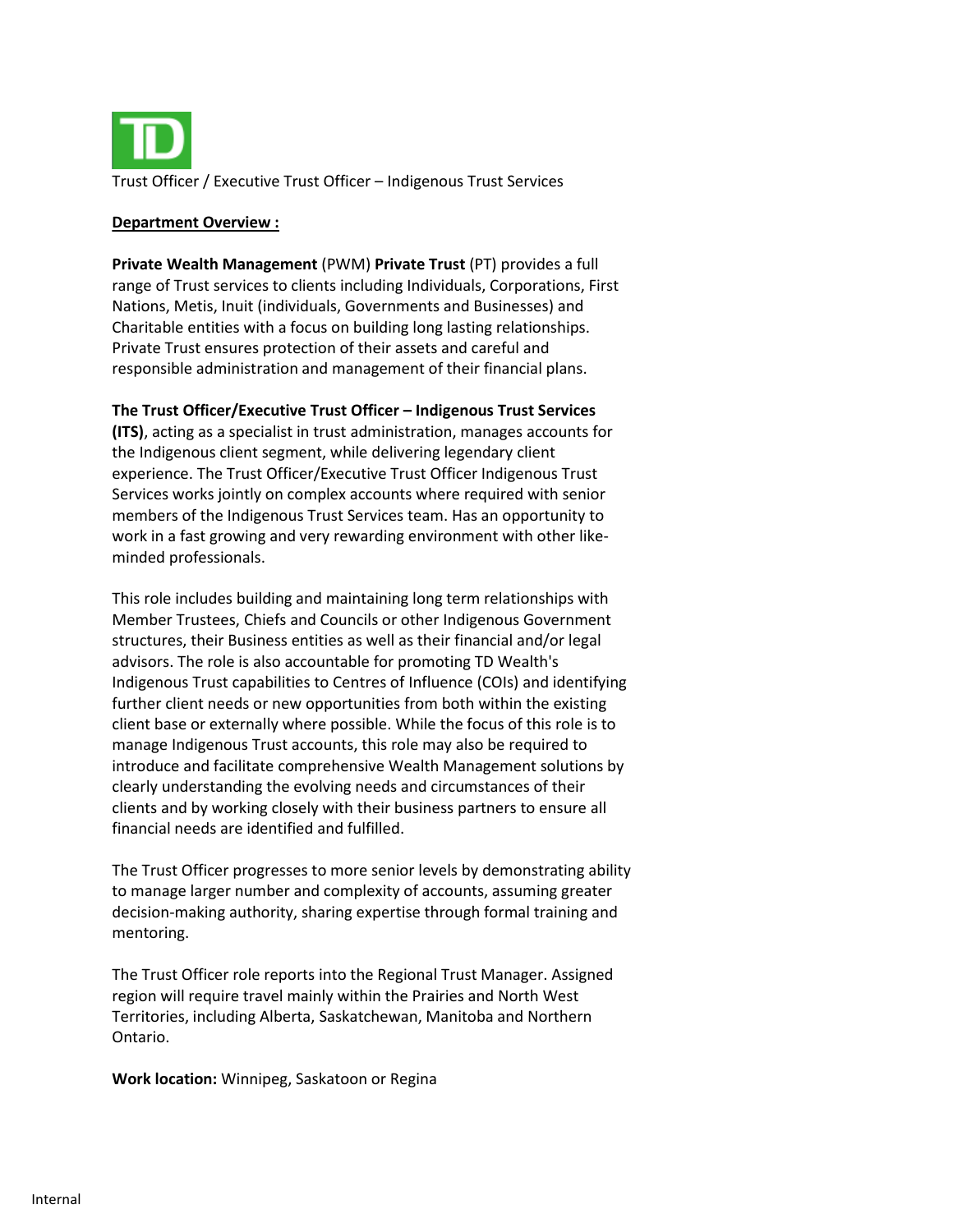#### **Job Description : Customer Experience & Community Involvement**

#### **Business Results & Operations:**

- Be involved in the community and support TD Bank charity and community initiatives
- documents
	- o Anti-Money Laundering
	- o Product Policies
	- o PT Policies
- Demonstrate our commitment to being a customer-centric organization that puts customers first by ensuring legendary service & advice is provided during every customer interaction to maximize retention and growth.
- Exercise judgment in discretionary matters;
- Ensure tax and administrative services provided by internal partners are carried out as required.
- Remain in contact with investment managers, and other professionals such as accountants and/or lawyers as required.
- Ensure all new clients are welcomed in accordance with ITS policies and procedures
- Deliver high caliber professional presentations

## **Development & Teamwork:**

- Support growth of the ITS book of business by acting as a specialist resource for Private Trust, Indigenous Trust Services.
- Actively manage a book of complex Indigenous Trust accounts.
- Ensure trust administration is carried out in accordance with the Trust Agreement and all other governing.
- Ensure full understanding of ITS policies and procedures.
- Identify opportunities for referral to TD Bank Business Partners.
- Protect the interests and reputation of TD Bank and our clients through proactive and continuous compliance with industry regulations and TD/PT policies and procedures, including but not limited to:
	- o Ensure ongoing awareness and understanding of ITS policies and procedures
	- o Integrate compliance activities into normal client interactions
	- o Participate in all required training sessions
	- o Provide advice and guidance to other Trust professionals (including mentoring as well)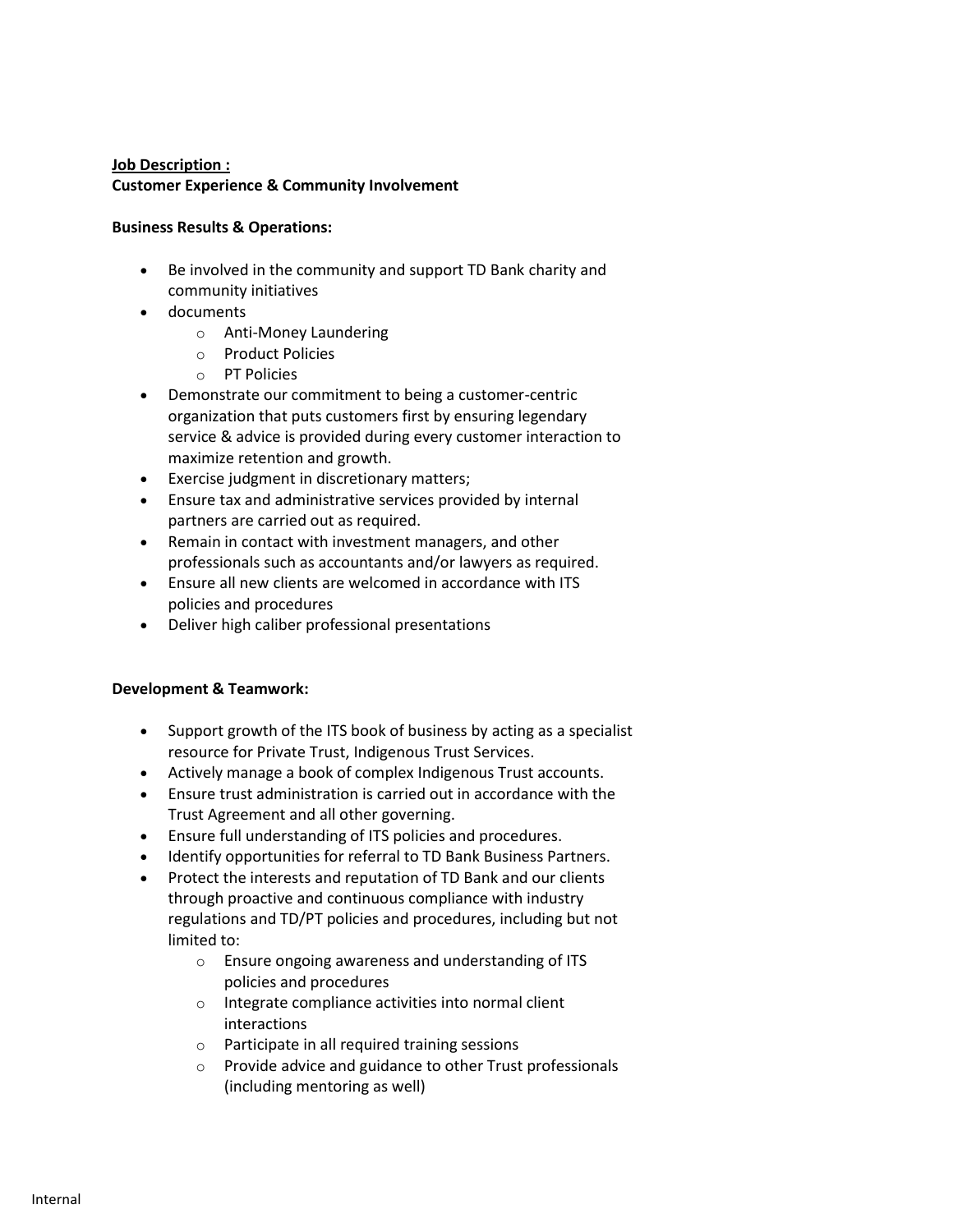- o Work collaboratively with all partners to achieve mutual goals
- o Foster and contribute to a positive, inclusive and constructive work environment with a focus on supporting the PT and PWM team
- o Seek opportunities to gain further knowledge in all areas related to working with Indigenous Communities
- Keep abreast of current events relevant to this client base as well as changes in legislation

# **Job Requirements :**

## **Required:**

- Undergraduate Degree or equivalent
- Trust Officer designation or willingness to complete
- Canadian Securities Course

## **Preferred:**

- Completion of ICB courses
- Trust Officer designation or TEP Trust & Estate Practitioner
- Professional Designations such as MBA, CA, LLB, CFA etc.

## **Additional Information :**

## **Required:**

- Experienced and proficient knowledge of Trust Administration
- Proven client relationship management
- Demonstrated strong judgment and management of risk when applying discretionary authority
- Excellent presentation skills able to communicate often complex and technical matters in an appropriate fashion including possible conflict resolution
- Strong, personal integrity and credibility
- Strong attention to detail
- Able to work both independently and as part of a team
- Able to travel by air, water or vehicle to areas mainly within the Prairies or NWT, Northern Ontario and including remote locations.
- Travel may be required outside of normal business hours as needed.

## **Preferred:**

- 5-7 years of experience
- Reasonable knowledge of taxation and investment strategies.